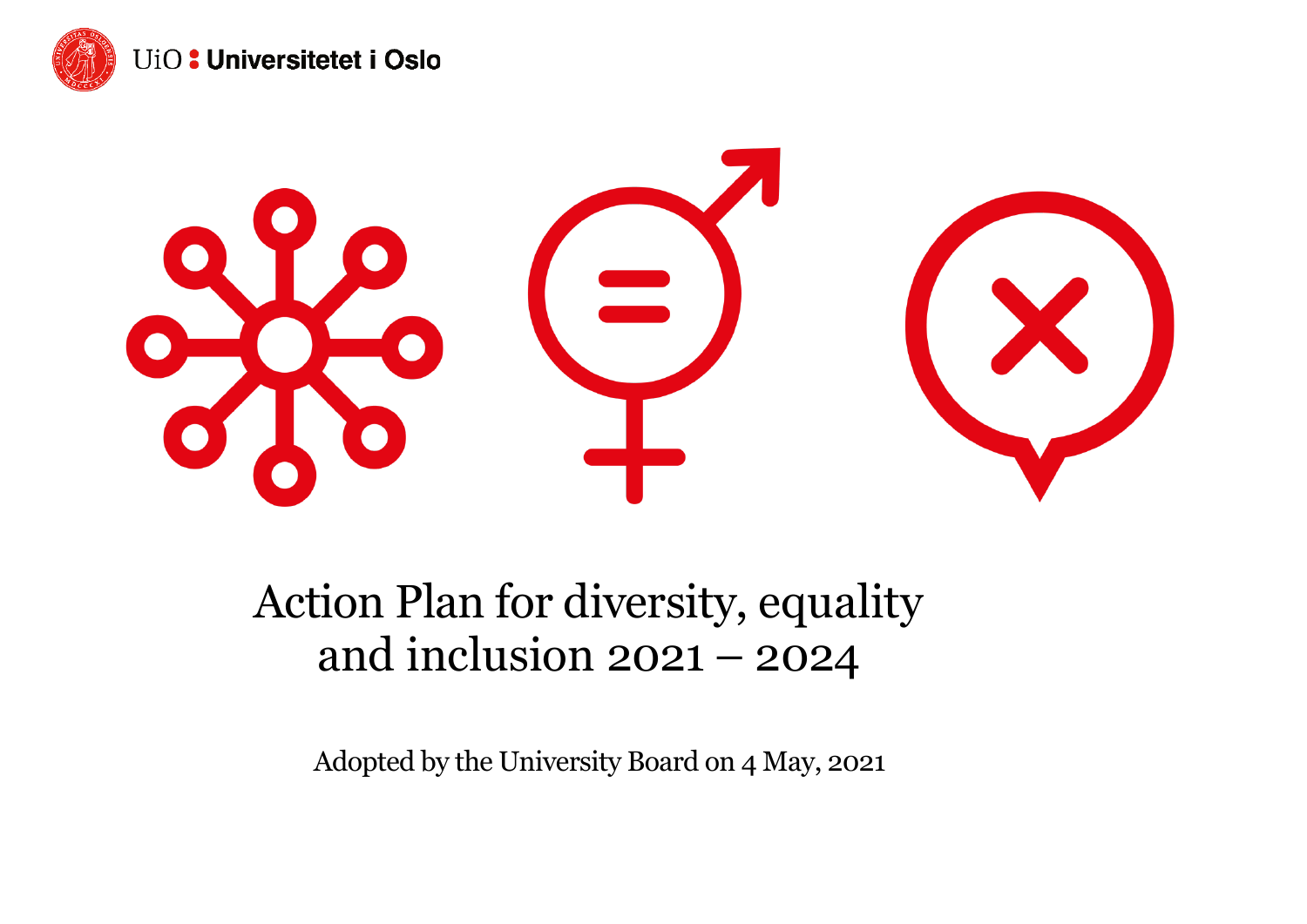#### **Contents**

#### <span id="page-1-0"></span>Introduction

The University of Oslo's gender equality policy is anchored in Strategy 2030<sup>1</sup>:

At the University of Oslo, everyone should be included in a stimulating academic environment and participate in an engaging, positive and safe working and learning environment that brings out the best in everyone. This entails an active equal opportunity policy and recruitment practices that create diversity and ensure equal rights. The University of Oslo will continue its work to reduce temporary employment and to further develop an integrated personnel policy. The University of Oslo shall be characterised by collegial participation, creative interaction and good management.

At the University of Oslo, equality and diversity is about fairness, democracy, representation and quality. Employees and students will have equal opportunities to participate in and influence the university community. Diversity can refer to a number of factors, such as gender, ethnicity, disability, gender identity, sexual orientation, socio-economic background, age and religion. These factors are individually important, but they also interact and can explain inequality in different ways if you look at one factor at a time. For this reason, the University of Oslo places importance on a multidimensional gender equality policy that addresses the fact that the relationship between these factors can interact with and influence employees' and students' access to and conditions within the university community. Equality work deals with more than just the absence of discrimination. Inclusion is about recognition, respect and understanding of differences in order to ensure equal opportunities and equal treatment. The University of Oslo has zero tolerance for bullying and harassment. The working and study environments will be safe and inclusive for everyone. The University of Oslo will promote cultural development in order to attract the best candidates and draw on the positive effects of a diverse university.

<sup>&</sup>lt;sup>1</sup> Strategy 2030[: https://www.uio.no/om/strategi/strategi-2030/](https://www.uio.no/om/strategi/strategi-2030/)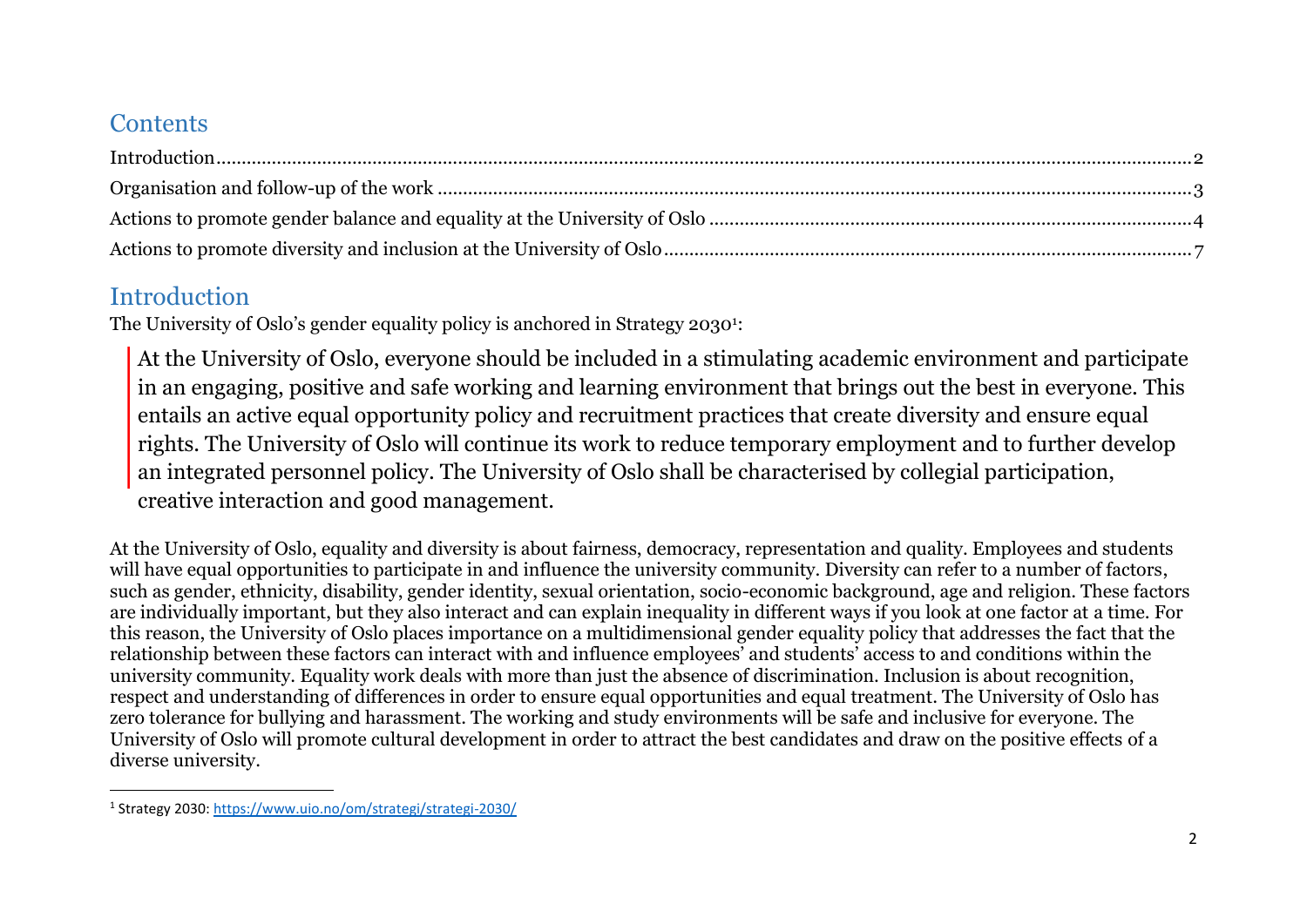## <span id="page-2-0"></span>Organisation and follow-up of the work

The action plan provides guidance for the university's work on diversity and equality and forms the basis for the university's followup on activity and reporting requirements2.

Diversity, equality, gender balance and inclusion is a management responsibility and must be included on the agenda in the various units, at management meetings and in steering meetings with the units. The management responsibility includes, among other things, responsibility for ensuring that the equality and diversity perspectives are followed up on in connection with recruitment, HR follow-up, the working environment and organisational development.

The action plan must be communicated to employees and students.

| What?                                                                    | How?                                                                                                                                                                                                                                                                    |
|--------------------------------------------------------------------------|-------------------------------------------------------------------------------------------------------------------------------------------------------------------------------------------------------------------------------------------------------------------------|
| Local plans for<br>follow-up on the<br>action plan                       | All units must have dedicated plans, adapted to local conditions and challenges, for the follow-up on the<br>action plan.                                                                                                                                               |
|                                                                          | The University of Oslo will continue financial allocation to the units. The units are encouraged to set<br>aside a corresponding amount for this work.                                                                                                                  |
| The Equality<br><b>Coordination Group</b>                                | Annual focus areas must be developed within the target areas in the action plan.                                                                                                                                                                                        |
|                                                                          | A rolling responsibility for meetings has been introduced and means that the faculties are responsible<br>for arranging one meeting each year to focus on their priority areas and highlight their local efforts. The<br>management/dean participate in these meetings. |
| Forum for<br>internationalisation,<br>diversity and inclusion<br>(FIDI). | Relevant matters relating to diversity and inclusion must be escalated and this will provide key<br>skills development and exchange of experiences, which may help ensure that relevant matters are<br>escalated to management.                                         |
| HR management<br>network                                                 | Relevant matters relating to diversity and equality linked to the HR field must be raised.                                                                                                                                                                              |

<sup>&</sup>lt;sup>2</sup> Act on equality and prohibition against discrimination: https://lovdata.no/dokument/NL/lov/2017-06-16-51#KAPITTEL 4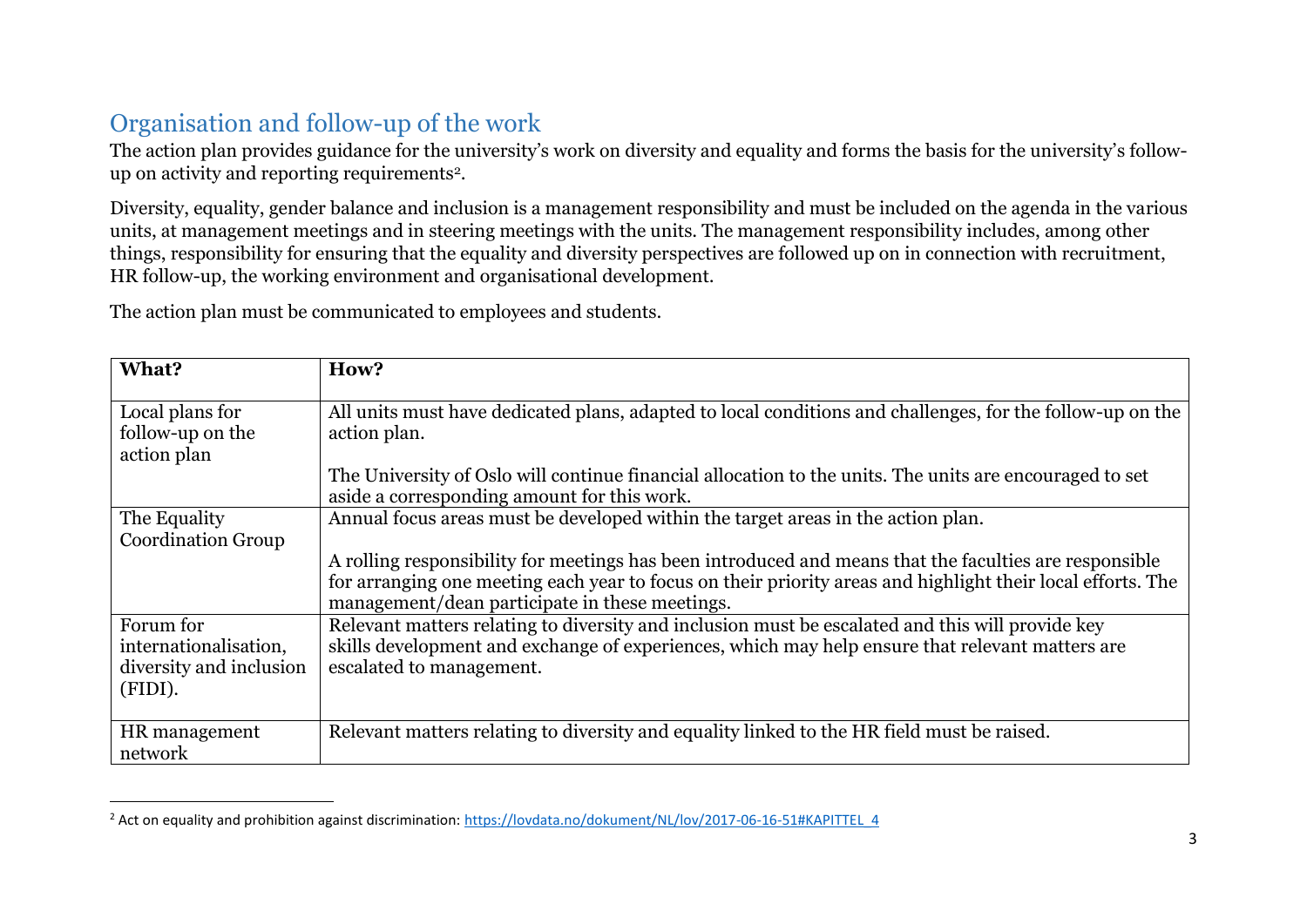## <span id="page-3-0"></span>Actions to promote gender balance and equality at the University of Oslo

Equality is about the fair distribution of power, influence and resources. For the university, this is about equal access to academia and ensuring that research and education are of a high quality and relevance.

Gender balance is about the representation of people and perspectives. An improved gender balance will lead to greater reflection on the diversity of the population, thereby strengthening the credibility of research and problem-solving at the university.

The University of Oslo has a general and long-term ambition for a real and equal gender balance among employees and students.

| Recruitment<br>Focus on gender balance in recruitment for all positions.<br>Department for HR<br>Target figures for gender balance in academic positions:<br>Increase the percentage of females in professor positions to 40%<br>Increase the percentage of females in academic management<br>positions to 50%<br>Increase the percentage of females in adjunct professor positions<br>to $40\%$<br>• The general rule is that permanent academic positions are |                    |                 |                                                                                                         |
|-----------------------------------------------------------------------------------------------------------------------------------------------------------------------------------------------------------------------------------------------------------------------------------------------------------------------------------------------------------------------------------------------------------------------------------------------------------------|--------------------|-----------------|---------------------------------------------------------------------------------------------------------|
|                                                                                                                                                                                                                                                                                                                                                                                                                                                                 |                    |                 |                                                                                                         |
| advertised as associate professor positions.<br>Encourage the use of applicant committees to ensure gender<br>balance and diversity in the applicant base.<br>Use moderate gender quotas where two candidates are equally<br>or similarly qualified.<br>Encourage female candidates to apply for academic management                                                                                                                                            | <b>Target area</b> | <b>Contents</b> | <b>Responsibilities</b><br>University Management,<br>Support and the Units at<br>the University of Oslo |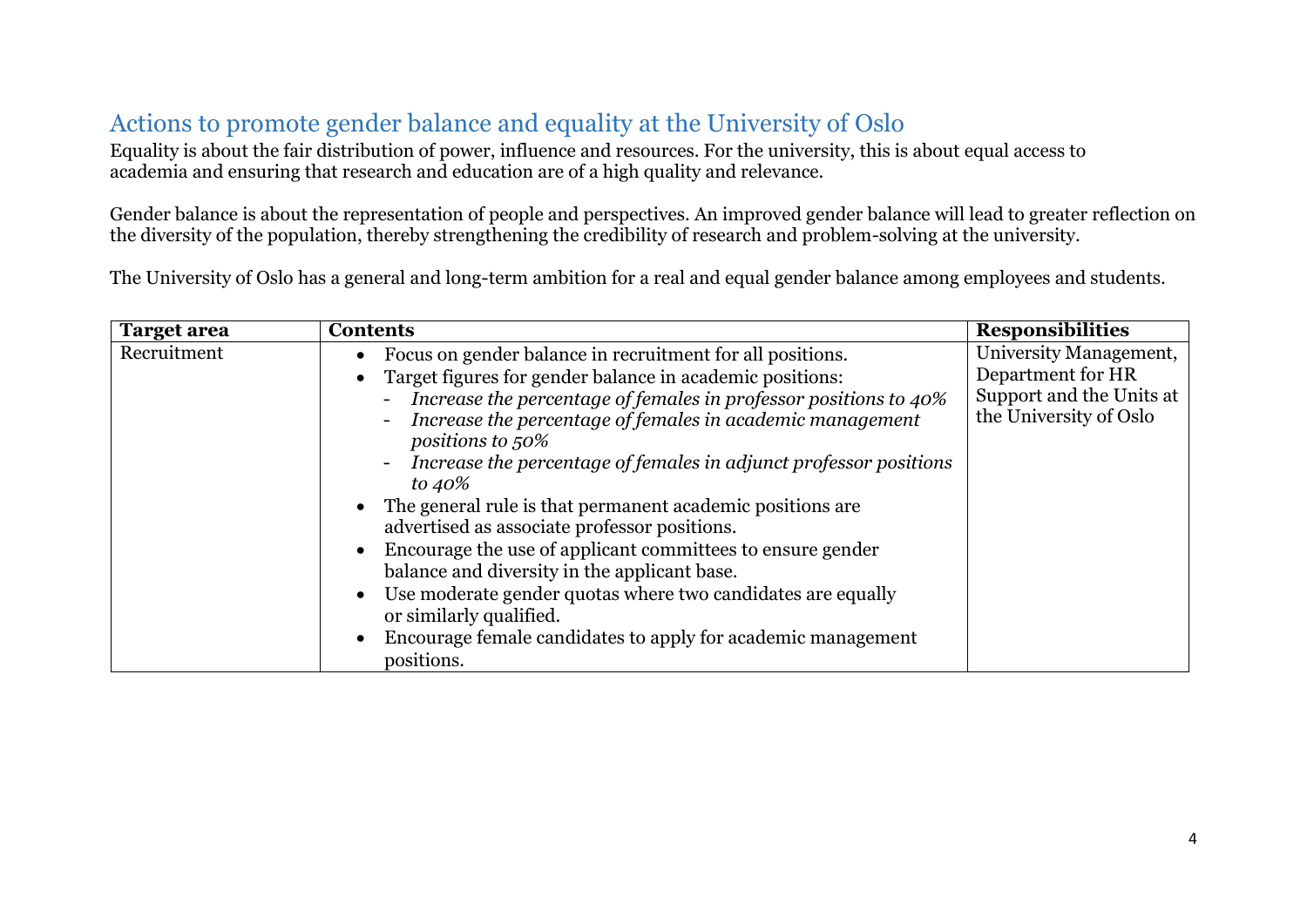| Recruitment of students | The long-term goal is a 40/60 gender distribution for all study<br>$\bullet$<br>programmes at UiO.<br>• Systematise the work to improve gender balance in study<br>programmes where gender representation is particularly skewed<br>(20/80).<br>• Contribute to raising awareness regarding particularly gender-<br>imbalanced study programmes through dialogue with other higher<br>education institutions to ensure greater national pressure. | University Management,<br>Department for Student<br>Administration,<br>Department for<br>Communications, Public<br>Relations and the Units<br>at the University of Oslo |
|-------------------------|---------------------------------------------------------------------------------------------------------------------------------------------------------------------------------------------------------------------------------------------------------------------------------------------------------------------------------------------------------------------------------------------------------------------------------------------------|-------------------------------------------------------------------------------------------------------------------------------------------------------------------------|
|-------------------------|---------------------------------------------------------------------------------------------------------------------------------------------------------------------------------------------------------------------------------------------------------------------------------------------------------------------------------------------------------------------------------------------------------------------------------------------------|-------------------------------------------------------------------------------------------------------------------------------------------------------------------------|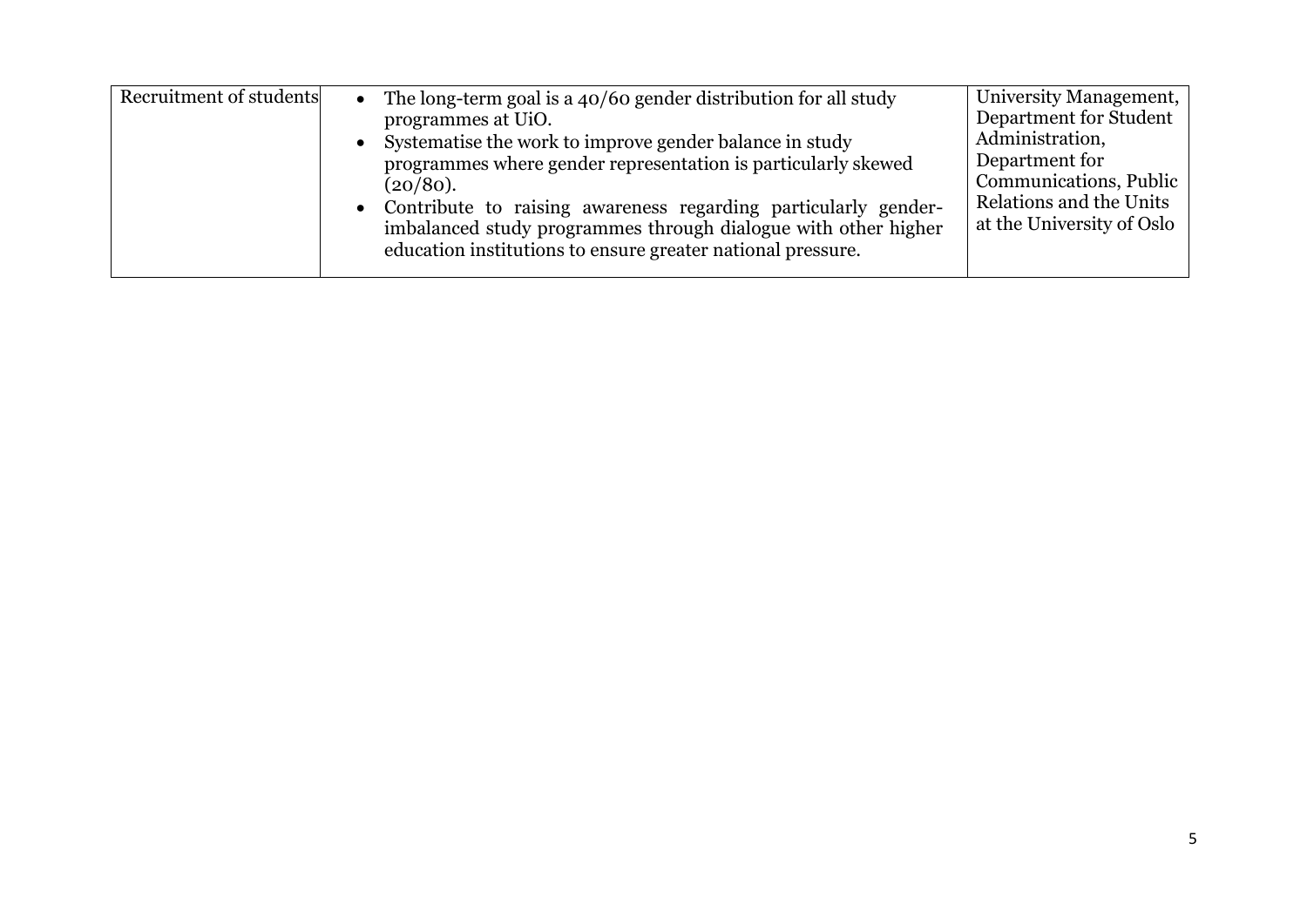|                                          | Compile information about the applicant base to ensure a good<br>knowledge base. Use this knowledge base to assist and advise the<br>faculties in their work on measures in this area.<br>Identify challenges linked to gender balance among<br>students and implement local measures.                                                                                                                                                                                                                                                                                                                                                                                                                                                                                       | The Units at the<br>University of Oslo                                                                                               |
|------------------------------------------|------------------------------------------------------------------------------------------------------------------------------------------------------------------------------------------------------------------------------------------------------------------------------------------------------------------------------------------------------------------------------------------------------------------------------------------------------------------------------------------------------------------------------------------------------------------------------------------------------------------------------------------------------------------------------------------------------------------------------------------------------------------------------|--------------------------------------------------------------------------------------------------------------------------------------|
| Skills development and<br>career support | Diversity and equality are important perspectives that must be<br>$\bullet$<br>integrated in all management training and other training<br>provisions at the University of Oslo.<br>Raise awareness of unconscious bias.<br>Develop training courses on recruitment.<br>$\bullet$<br>Continued provision of:<br>Mentoring scheme for female postdoctoral fellows<br>$\circ$<br>Promotion seminars for female associate professors<br>$\circ$<br>Qualification grants for female associate professors<br>$\circ$<br>Courses on the management and prevention of harassment<br>$\circ$<br>Courses on ROSA expertise relating to how to create a safe<br>$\circ$<br>and inclusive working environment in respect of sexual<br>harassment, gender identity and gender expression | University Management,<br>Department for HR<br>Support and the Units at<br>the University of Oslo<br>Department<br>for HR<br>Support |
| Communication<br>and events              | Diversity and equality must be integrated in communication work.<br>$\bullet$<br>Celebrate and participate in Oslo Pride.<br>$\bullet$<br>Celebrate the Sami national day.<br>$\bullet$<br>Arrange seminars in connection with 8 March.<br>Offer relevant seminars to promote expertise relating to equality<br>and diversity.<br>Work to raise awareness about gender and<br>diversity perspectives in research and education.                                                                                                                                                                                                                                                                                                                                              | University Management,<br>Department for HR<br><b>Support and Department</b><br>for Communication and<br><b>Public Affairs</b>       |